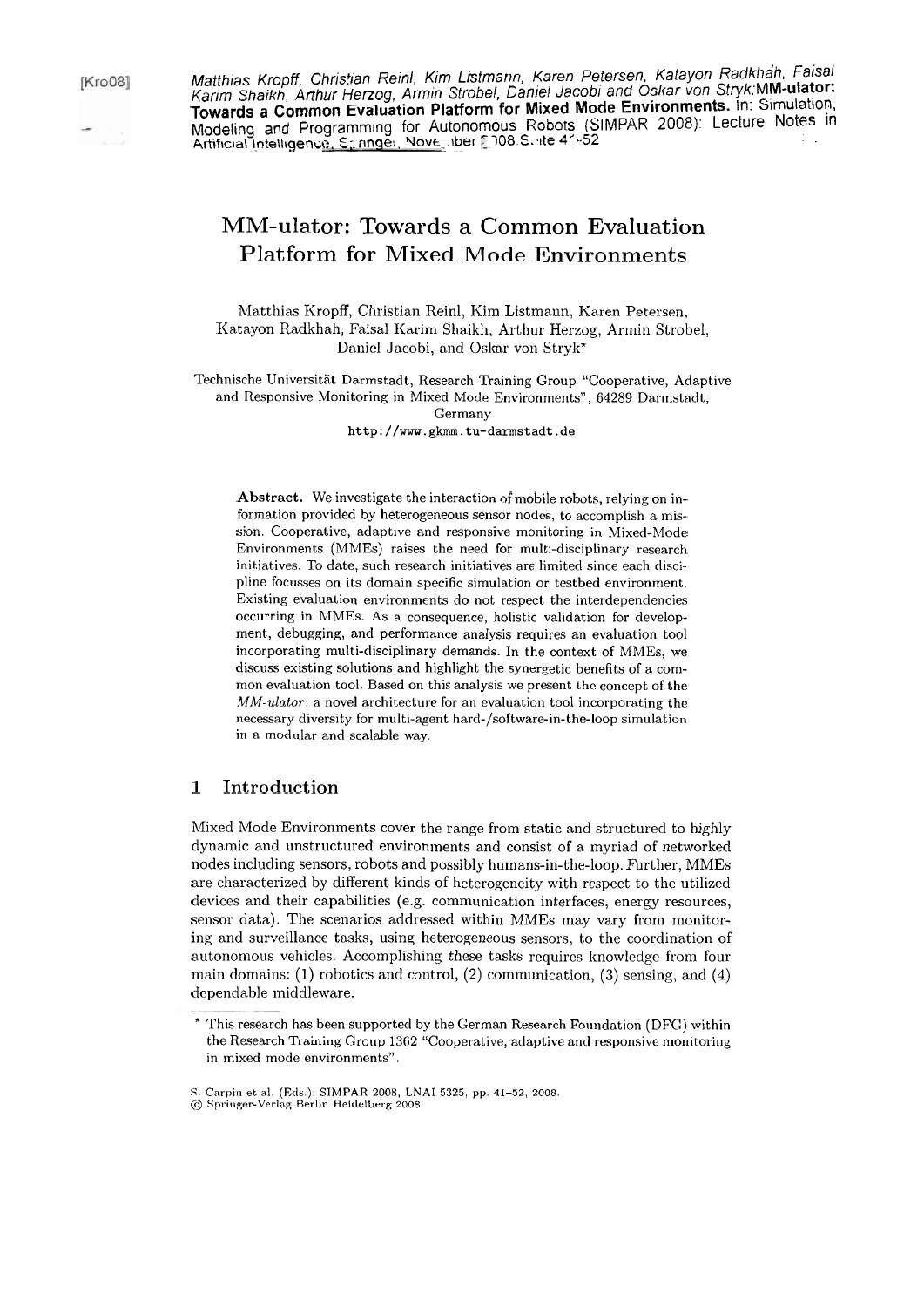#### 42 M. Kropff et al.

In order to respect the multi-disciplinary issues, a common tool is needed to examine the various problems and mutual dependencies. Throughout the last years, the design of such simulation environments has been of significant interest, particularly to the RoboCup community **[3].** To the best of our knowledge, however, there exists no evaluation tool covering the diversity of the above named fields. Thus, a concept introducing a holistic validation tool respecting the interdisciplinarity and heterogeneity in MMEs is developed. In the remaining of the paper, we will refer to this concept as the  $MM\text{-}ulator.$ 

The paper is organized as follows: Next, we highlight the benefits of a common evaluation tool and define the necessary requirements. In Section 3 we survey relevant simulation tools and discuss their applicability to relevant scenarios. The proposed architecture of the *MM-ulator* is presented in Section 4.

# **2** Benefits and Challenges of a Common Evaluation Platform

For the purpose of validation and performance analysis, three well known evaluation methodologies can be applied: (1) analytical modeling, (2) simulation, and **(3)** real experiments. Since analytical modeling is rather impractical ancl real experiments are expensive and time consuming, a valuable approach is to use simulation. But as only real experiments provide realistic results, they cannot be neglected in general. Hence, validation techniques giving the opportunity to incorporate real systems, would be beneficial. To this end, we focus on *emula*tion, a hybrid validation technique combining simulation and real-world experiments, including the known elements of software- and hardware-in-the-loop tests. Figure 1 highlights the conceptual differences to pure simulation.

Relying on the emulation approach, the developer does not have to cope with simulation time semantics, and the integration of existing sensor and robot hardware to a certain degree is facilitated. This turns emulation into a suitable tool for controlled prototype testing and debugging. Figure 1 also indicates that the



**Fig. 1.** Emulation as hybrid approach of simulation and real-world experiments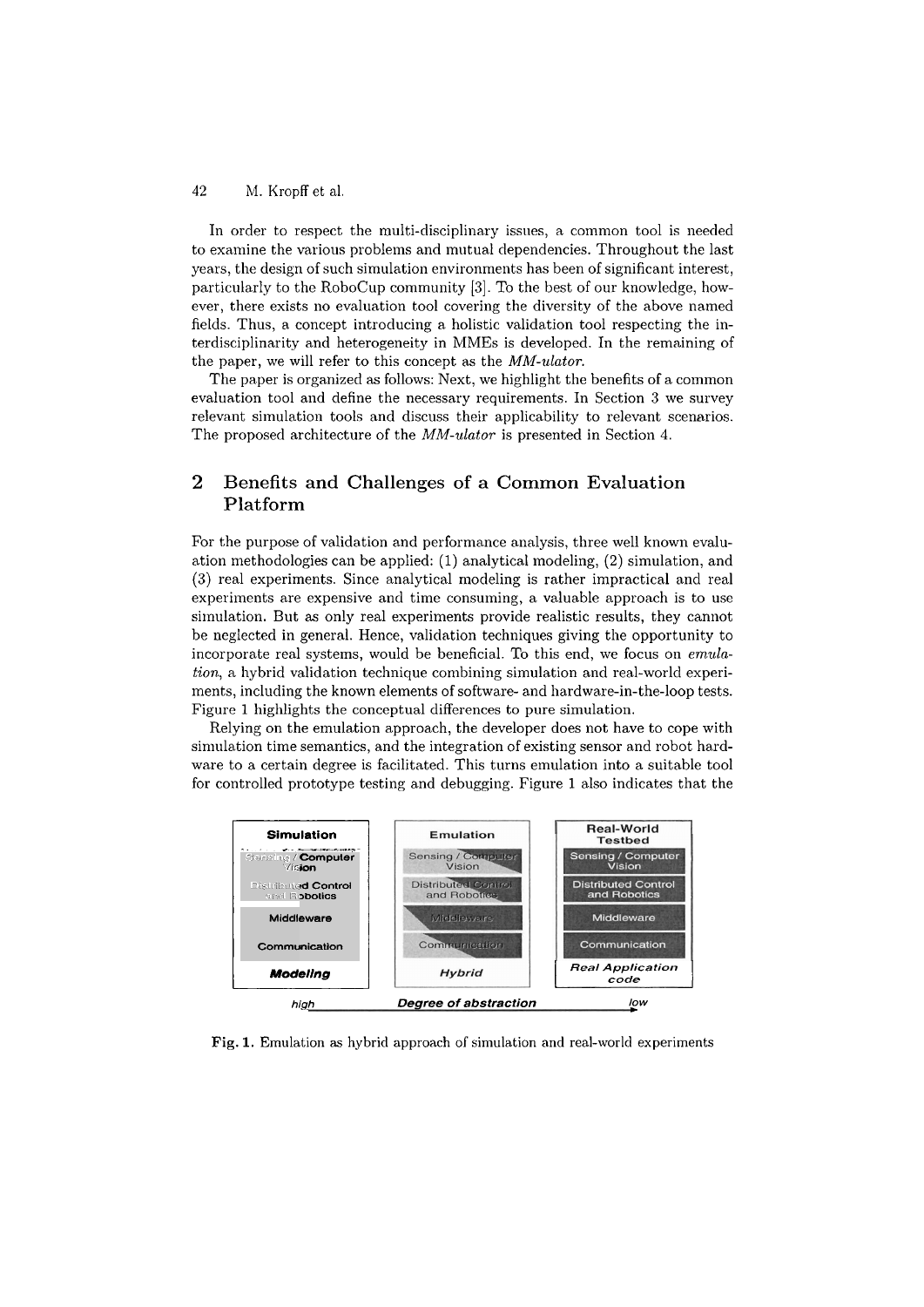

Fig. 2. Multi-disciplinary knowledge

degree of abstraction depends merely on the modeled building block: Since only minor parts need to be modeled in detail, the degree of abstraction for the middleware and communication module is low, whereas the sensing and control module require a moderate degree of abstraction.

#### Benefits of Validation by Using Multi-disciplinary Knowledge  $2.1$

The synergetic benefits of tightly coupled multi-disciplinary knowledge is shown in Figure 2. The interconnecting arrows indicate the potential decrease in the level of abstraction regarding the shown dependencies, enabling more realistic results. To have a more thorough understanding of the highlighted challenges, let us consider an explosion in a chemical plant and a subsequent spread of fire, evolving into a toxic environment, inaccessible to human operators. In order to support the rescue operations, a team of robots starts exploring the environment. Fundamental tasks are building a map of the environment, locating victims and marking safe exit pathways or unreachable areas.

In the following, we will point out some sparsely tackled research questions from the perspective of cooperative control and mobile communicating, as well as sensing and middleware.

Benefits for Mobile Communicating Teams of Vehicles and Nodes: In order to use heterogeneous autonomous mobile sensing platforms such as robots within MMEs, it is crucial to combine their control and coordination oriented communication. It has been shown that the information flow among the robots influences the stability of their coordinated movement [10]. Due to this mutual coupling, the communication properties of the environment and the robots need to be respected when applicable control algorithms are being designed. These properties include reflections, fading effects, communication range and packet losses. On the one hand, these effects have a significant impact, e.g. on close loop stability for cooperative control. On the other hand, distributed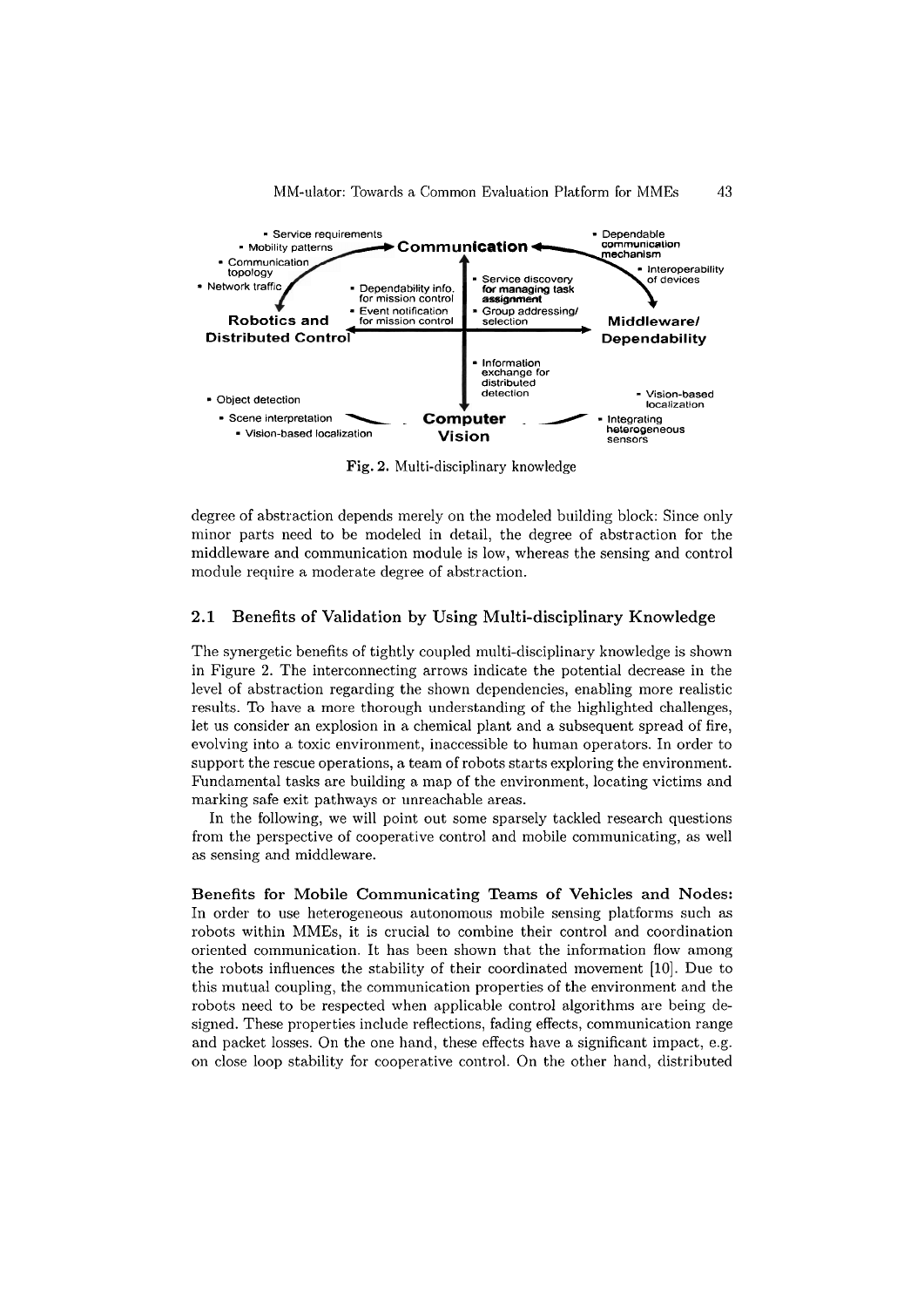#### 44 M. Kropff et al.

control may change the network topology, improving routing efficiency or covering a wider area while remaining connected. This combination is obviously bidirectional and very important with respect to cooperative control of robotic groups.

Typically, field data. is provided by sensors. Cooperative data gathering based on aggregated information is closely related to the positions of the robots and viewing angles of their sensors. Thus, the verification of hypotheses in scene interpretation and object detection can be sigilificantly improved by connecting the algorithms to the motion control of robots. Realistic simulated sensor outputs, e.g. including noise, will show the reliability of control algorithms in non-ideal situations and will give rise to increase the robustness of the applied methods. Furthermore, visual servoing [8], dynamic acquisition of navigational data, and distributed cooperative mapping strategies are other representative topics. They incorporate fundamental issues from sensing and motion control, such as the amount of necessary information exchange between multiple unmanned vehicles, mission control, or stability of coordination of partially autonomous robots.

**Benefits for Sensing and Middleware:** In the exemplified scenario, robots will have to discover services offered by sensor nodes in radio proximity and therefore, help to re-establish a reliable and efficient communication infrastructure. This smart behavior still imposes several research challenges on communication and middleware concepts. Self-description and self-profiling mechanisms are needed to spontaneously migrate devices into the networked environment, regardless of the given sensor manufacturer or interface. Middleware simplifies the interconnections between sensing, communication, and distributed control. A formal specification of interfaces for these parts leads to an increase of the interoperability of different devices. One challenge is to specify a common representation, to allow hardware independent robot task assignment, actuator control, interpretation of pre-processed sensor data, and robot capability description.

Dependability supporting approaches like multi-path routing require the specification of constraints, which can be provided by the middleware if appropriate interfaces are defined. Finally, several questions in the communication domain are closely linked to information provided by a well-defined middleware concept. For instance, approaches like efficient semantic addressing and routing of sensing and actuation data require certain self-description functionalities on the communication level.

Even by this brief discussion on upcoming research challenges, a fundamental question arises: How will multi-disciplinary performance metrics look like? We believe that having a holistic evaluation tool, available solutions for MME problems can be regarded from new perspectives. For instance, as migrating wireless network constraints into robot control, new metrics like coordination stability will emerge.

To our knowledge, these cross-sectional issues are not supported by any of the existing simulation environments. Based on this analysis we propose the requirements, which are fundamental for such a holistic evaluation tool.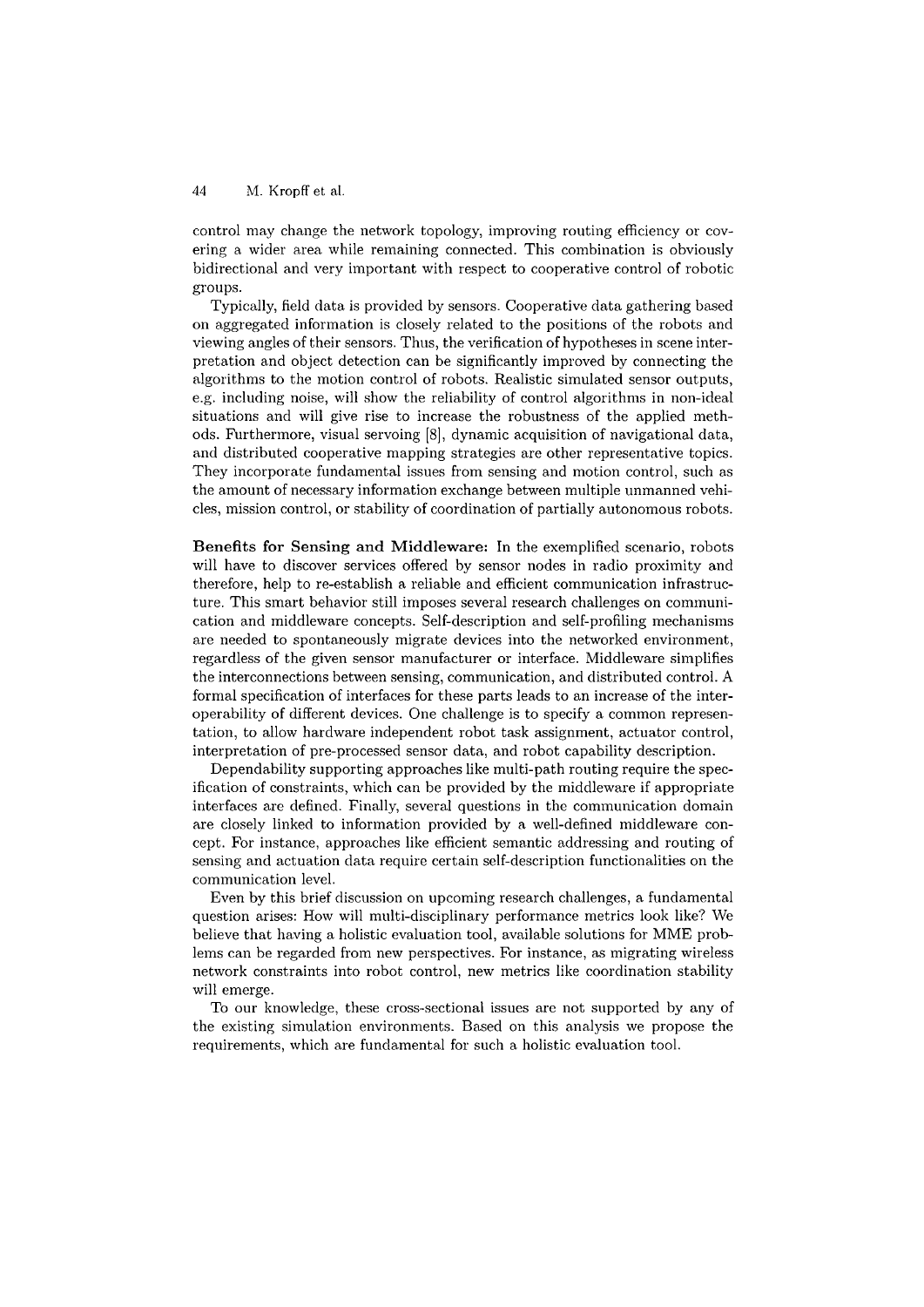#### **2.2** Basic Requirements

The simulation and emulation of a real physical world requires a flexible approach. A modular architecture is necessary to facilitate scalability and adjustable degrees of abstraction. Furthermore, the *MM-ulator* needs to provide realistic fault and security models as well as efficient analysis and visualization of gathered data. Dependability aspects provide different faults and threat models which can also be considered in the *MM-ulator.* 

Modeling Node Properties: Robots, unmanned vehicles, sensors, actuators, and main Servers require heterogeneous 3D models. Besides, the locomotion properties, kinematics and motion dynamics of robots and vehicles are essential to be modeled. Sensor readings, e.g., for laser scanners, cameras, or contact sensors must be considered with an adjustable accuracy. Specific resources like processing power (e.g., for on-board image processing), memory, communication capabilities, energy consumption, and sensing devices with different levels of accuracy liave to be modeled properly and comprehensively.

Modeling Physical Environment Properties: The physical environment splits up in static and dynamic properties. The static part consists of a realistic 3D model of the environment, including obstacles, buildings, surface properties, and various objects of interest as well **as** physical effects Iike gravity. The dynamic parts of the physical environment include basic radio frequency propagation models for identifying communication links and specific scenario settings like mobility patterns of victims and rescue teams, chemical and physical concentrations (e.g., radioactivity), diffusion process of (toxic) gas, or the spread of fire. The dynamic parts need to be modeled thoroughly. Also interactions with the environment by the nodes, e.g., the distribution of RFID tags, robot driven installment of sensor nodes need to be incorporated in the model of the physical environment.

# **3 Related Work**

Currently available simulation environinents for testing algorithmic approaches for the addressed scenarios are either rooted in the area of 3D robot simulation, Wireless Sensor Networks (WSNs) or in Mobile Ad Hoc Networks (MANETs).

USARSim [6] is a 3D simulator for testing robotic applications, especially for search and rescue scenarios. It is based on the *Unreal Engine* by epic games [I], providing plausible physics simulation and high quality visualization. State information is exchanged with the engine using the scripting language *Unrealscript*. USARSim supports a variety of robot models, including legged, wheeled and tracked vehicles, as well as submarines and helicopters, and additionally provides a wide range of sensor models, including cameras, range, touch or odometry sensors. Based on existing clnsses and adapted scripts new robots/sensors can be added, respectively. Robot control can either be performed by sending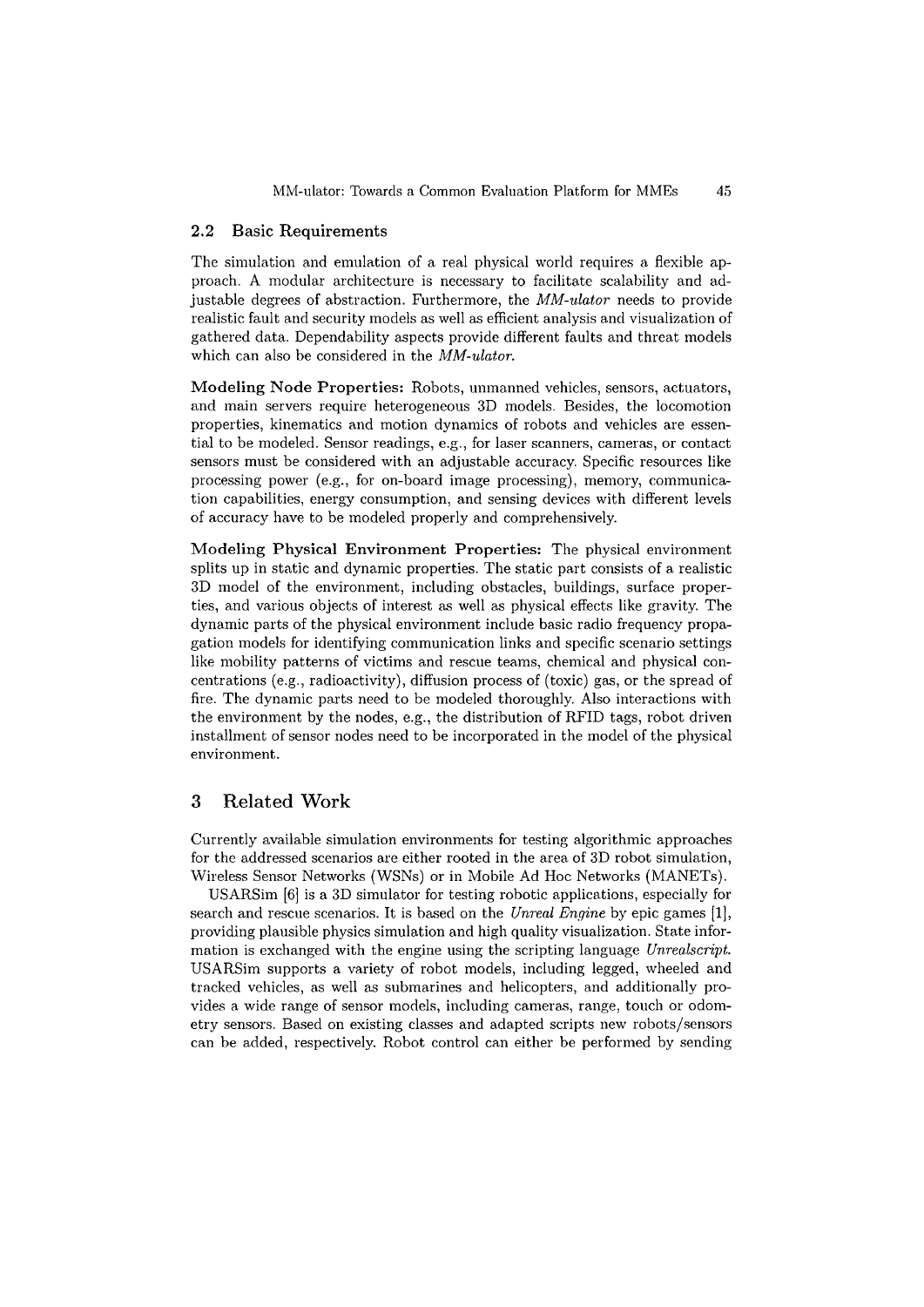46 M. Kropff et al

text messages via TCP sockets, or by utilizing wrappers for the middleware Player  $[7]$ , Pyro  $[5]$  or MOAST  $[4]$ , that are already available in USARSim. In most cases, code that was developed within the simulation will also work on the real robots.

The **Multi-Robot-Simulation-Fkamework** (MuRoSiniF) [12] (cf. Fig. 5(left)) can be used to create simulations for cooperating teams of heterogeneous robots in dynamic environments. MuRoSimF provides models for different legged and wheeled robots equipped with sensors, like cameras and laser range finders. Its modular structure facilitates to assign different algorithms to each part in the simulation (e.g. motion or sensor simulation for individual robots) and provides the option to be extended by the required inter robot communication mechanism.

Other related robot simulation environments are Webots [24], Gazebo [17], Microsoft Robotics Studio [2] and SimRobot [18]. Common to the named tools is their focus on detailed 3D models of the environment, surfaces, robots and physics simulation, while they predominantly lack of components for modeling wireless multi-hop communication, integration of mediating middleware concepts or the incorporation of dependability models for realistic scenario test-runs.

**A** second category of simulation environments evolves from the area of Wireless Sensor Networks (cf. Fig. 5(right)). TOSSIM [19] is a simulator for wireless sensor nodes which are running the operating system TinyOS. Its dual mode functionality allows to run TinyOS code in a controlled simulation mode as well as on real sensor hardware. In simulation mode TOSSIM models link connectivity by probabilistic models and provides detailed hardware abstraction effects including ADC and battery models. A similar approach is the cycle-accurate instruction level simulator Avrora [26], which operates on sensor node firmware images and provides simulation of fine grained radio models including detailed models to evaluate the energy efficiency of different protocols. A two tier form of WSN heterogeneity is supported by the EhdStar framework [13]. It provides simulation and emulation capabilities for constrained motes, as well as more powerful microservers, and therefore focus on middleware mechanisms to provide interoperability.

The most significant drawback of the presented platforms is that they were intentionally designed for static, resource constrained nodes. This disallows the simultaneous integration of more powerful platforms within this setup.

Mobile nodes possessing higher processing/communication capabilities are addressed in the area of Mobile Ad Hoc Networks. Typical emulation environments strongly focus on the evaluation of routing protocols for Mobile Ad Hoc Networks and are shown in [9,11,14,20,21,22,23,25,27]. However, these approaches address predominantly algorithmic solutions on the network and medium access layer, while mobility and network traffic patterns are predefined in advance of a testrun. As a result, the evaluation of mechanisms for dynamic and cooperative task assignment, motion control under constraints of network connectivity or the interaction of heterogeneous groups of mobile robots are disregarded.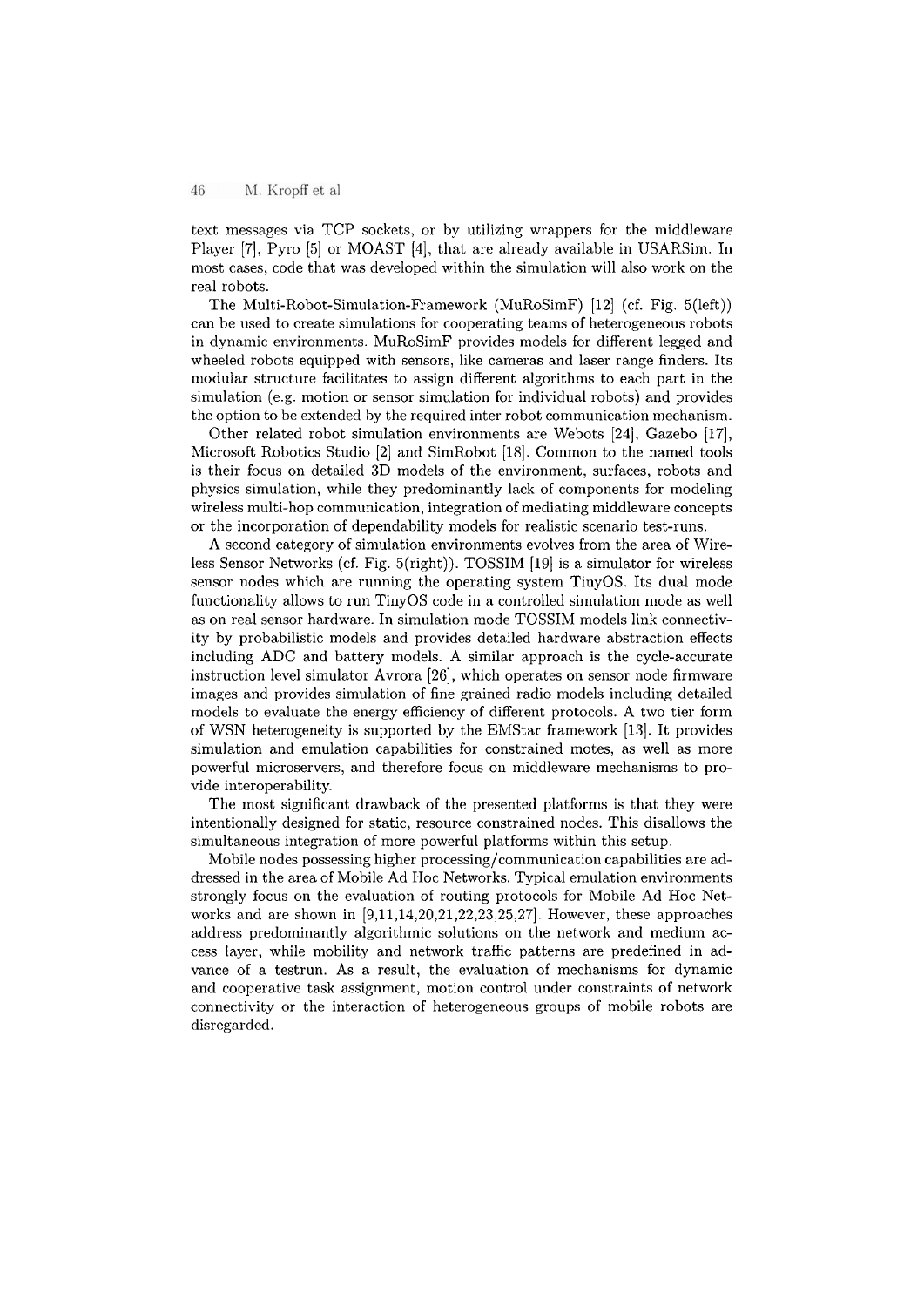### **4 Proposed Architecture**

The proposed architecture for the *MM-ulator* aims to fulfill two main requirements:  $(1)$  reducing the software re-implementation overhead when switching from validation by simulation to a real-world test-run and  $(2)$  incorporating real hardware platforms in the evaluation process. To cover a wide range of possible devices, a generic node architecture is proposed that allows to run the same software code either on real embedded systems like robots or sensor hardware, or to instantiate a pure software entity as a virtual node on a common PC platform to increase the scalability of a test-run.

#### **4.1** Inner Node Architecture

The inner node architecture describes the functionalities of the node modules and their interconnecting interfaces. The modularity of the architecture allows to model a variety of heterogeneous devices. For instance, while the algorithms encapsulated in the distributed control inodule model the task planning component on a mobile robot, they might be absent in case the instantiated node entity represents a static, resource limited node, which only supports basic sensing capabilities. The *Knowledge Database* provides information about the node's communication, processing and memory capabilities. It also comprises the node's sensing and actuating resources and provides information about the node's type of locomotion, allowing to easily configure an autonomous vehicle or a static sensor node. Moreover, the knowledge database provides details about a node's energy source and depletion process during operation.

The *Middleware* module provides standardized interfaces to bridge the intra node communication between the sensors, actuators, distributed control- and communication module. It encapsulates algorithms and protocols to provide semantic node addressing and basic Publish/Subscribe mechanisms, facilitating efficient group communication among diverse node groups. Furthermore, the middleware architecture comprises mechanisms for idle sleep cycles to model energy saving algorithms for wireless sensors. Based on information from the knowledge database, the middleware module can generate a generic node description, which can be distributed to neighboring nodes to provide and discover remote sensing capabilities and to coordinate actuation capabilities for distributed task planning. Additionally, the middleware module encapsulates mechanisms for controlling data privacy and security issues.

The *Distributed Control* module comprises the algorithms for distributed task planning, coordinated task assignment and mission control. It holds the control logic for robot movements and deduces possible task goals, depending on the predefined mission statement or the scene interpretation based on sensing information. Predefined mission tasks range from fetching simple sensor readings at a specific locatioil to more elaborated tasks sucli **ac** exploring the environment and finding injured people.

The *Communication* module encompasses higher level algorithms and protocols for wireless ad hoc communication. To provide an heterogeneous emulation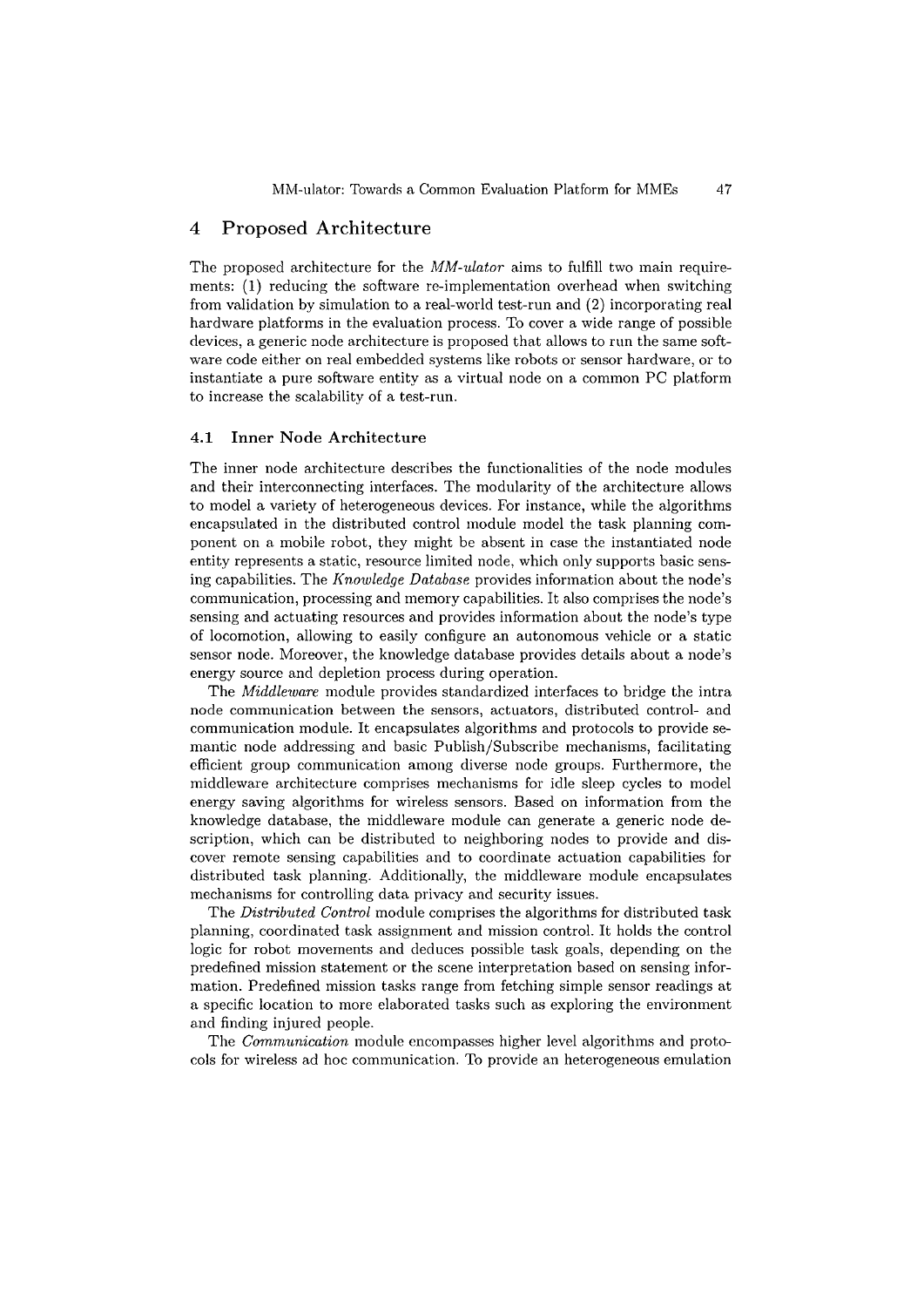

Fig. 3. Architecture of the proposed *MM-ulator* 

scenario of virtual and hardware nodes simultaneously, network layer functionalities like routing algorithms, service discovery and interface management mechanisms are modeled consistently on node level. For modeling further wireless network mechanisms like the Medium Access (MAC) layer or topology control algorithms, the communication interface at the adaptation layer provides means to specify packet based scheduling policies and transmit power adjustments, which are used in the centralized emulation controller to determine the resulting packet scheduling and network topology.

The inner node core is enriched by the *Dependability* module, which provides the extra-functional abstraction layer (EFAL) for other modules. The EFAL provides fault modeling and injection of faults to ensure the proper execution of application code in the face of failures. For secure execution of applications, the EFAL provides threat modeling ancl threat injection mechanisms. The EFAL also enables dependability/security evaluation metrics for comprehensive evaluation and debugging of inner node interactions.

#### **4.2 Inter Node Architecture**

The connection of the nodes to the simulated world, the so called central *em*ulation controller, is crucial to the architecture presented in Fig. 3. Generally, all node-to-environment and node-to-node interactions are exchanged using this connection. The connection is mainly supported by the adaptation layer on the side of the node and by the simulated physical world on the side of the central emulation controller. The former acts as a filter for the exchanged data such that only the information relevant to this node is incorporated and passed to the inner node modules. The latter defines the world model leading to physically correct information. This world model consists of a 3D model of the environment possessing real physical properties (e.g. friction, gravity). Moreover, communication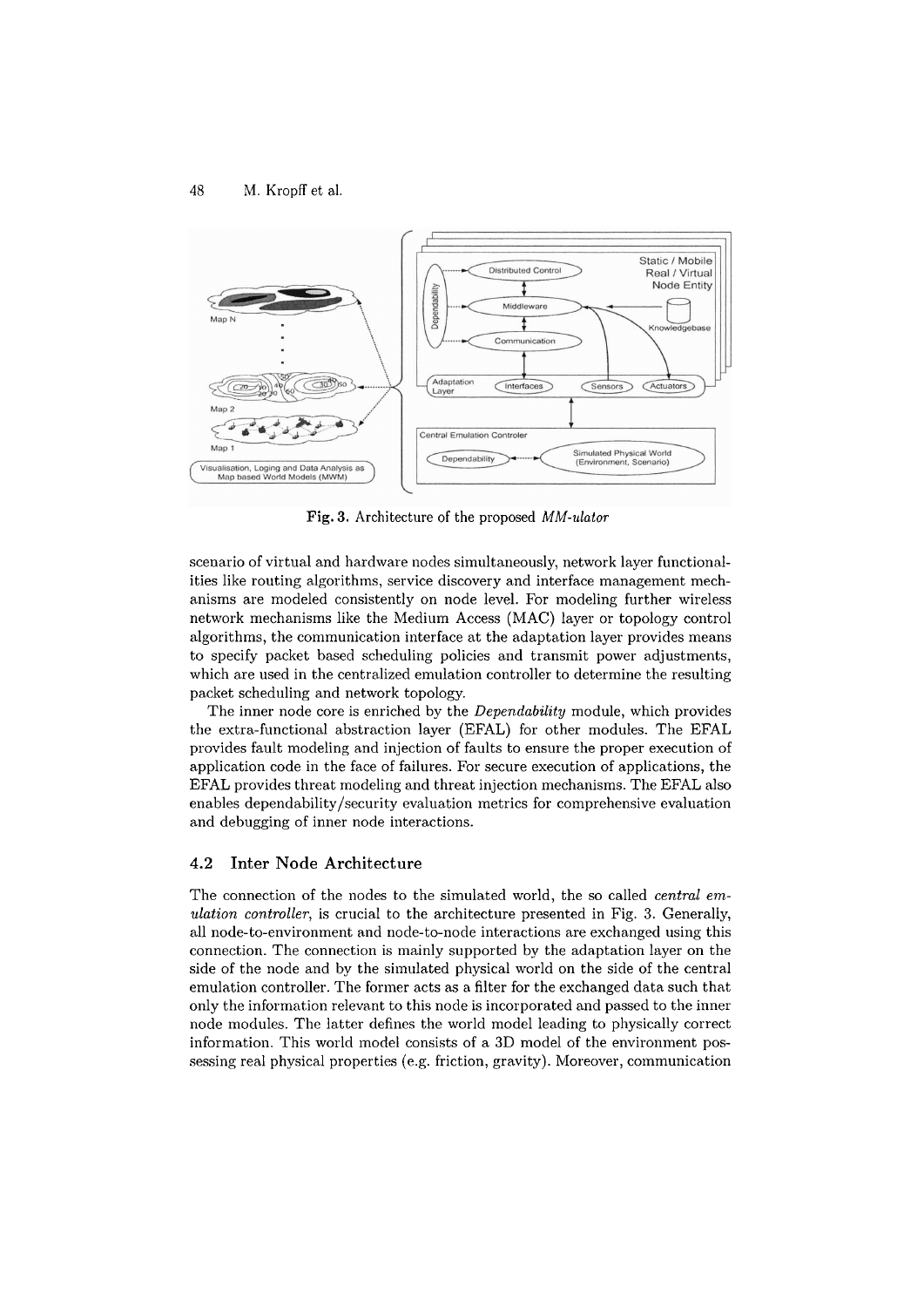

Fig. 4. Information flow between the node and the central emulation controller

links (basic RF propagation) and scenario settings can be respected. Considering our interest in search and rescue operations, the spread of substances/fire needs to be modeled; also an interaction with the environment is necessary. Such architecture leads to the information flow structure shown in Fig. 4.

A state space description of each node is applied which, e.g. for a mobile robot, describes its dynamical motion. At time  $t_k$  every node computes its own, desired change of state  $\tilde{x}_n$  using the node's own state  $\tilde{x}_n$ , control variable u and the relevant parameters  $\theta_n$ . The relevant information for each node needs to be filtered out of the world information and adapted according to the properties of the node. As already mentioned, this adaptation is performed by the adaptation layer. This layer can work with real hardware or simulated virtual nodes. In the case of a pure simulation, threat, sensor and actuator models for the virtual node mimic the features of real sensors or actuators, resulting in a versatile structure and enabling realistic simulation.

After the computation of  $\dot{x}_n$ , each node transmits its desired change of state to the world simulation. Here, the desired changes of state of each node are combined to  $\tilde{x}_w$ , the desired change of state of all nodes. Due to the fact that only local knowledge is available for each node,  $\dot{x}_w$  is not necessarily reasonable. Thus, before computing the eventual change of state of each node  $\dot{x}_w$ , feasibility of  $\tilde{x}_w$  must be checked. The feasibility study is conducted by physical engines, e.g. PhysX<sup>TM</sup> by Ageia/nVIDIA or the Open Dynamics Engine ODE. Given an appropriate interpretation of  $\dot{\tilde{x}}_w$  due to environmental properties, these engines can compute  $\dot{x}_w$ , excluding impossible movements this way. Additionally, a dependability interface provides the system with realistic fault/threat models. Similar to the inner node architecture, it investigates which, when and where to inject faults and threats [15] to influence the system behavior.

Dependability can simulate the probability of specific consequences, such as catastrophic failures. As simulation progresses, it is possible to observe 1) how the system evolves, 2) how different failures impact the system, and 3) how well the protocols handle security threats. Provided that some system properties are uncertain, the significance of those uncertainties can be determined. To the authors' knowledge, these dependability models have not been respected in the design of multi-robot system simulators before.

The above described inner node architecture enables real change of state of each node  $\dot{x}_w$ . A standard integration leads to the new state of all nodes  $x_w$ .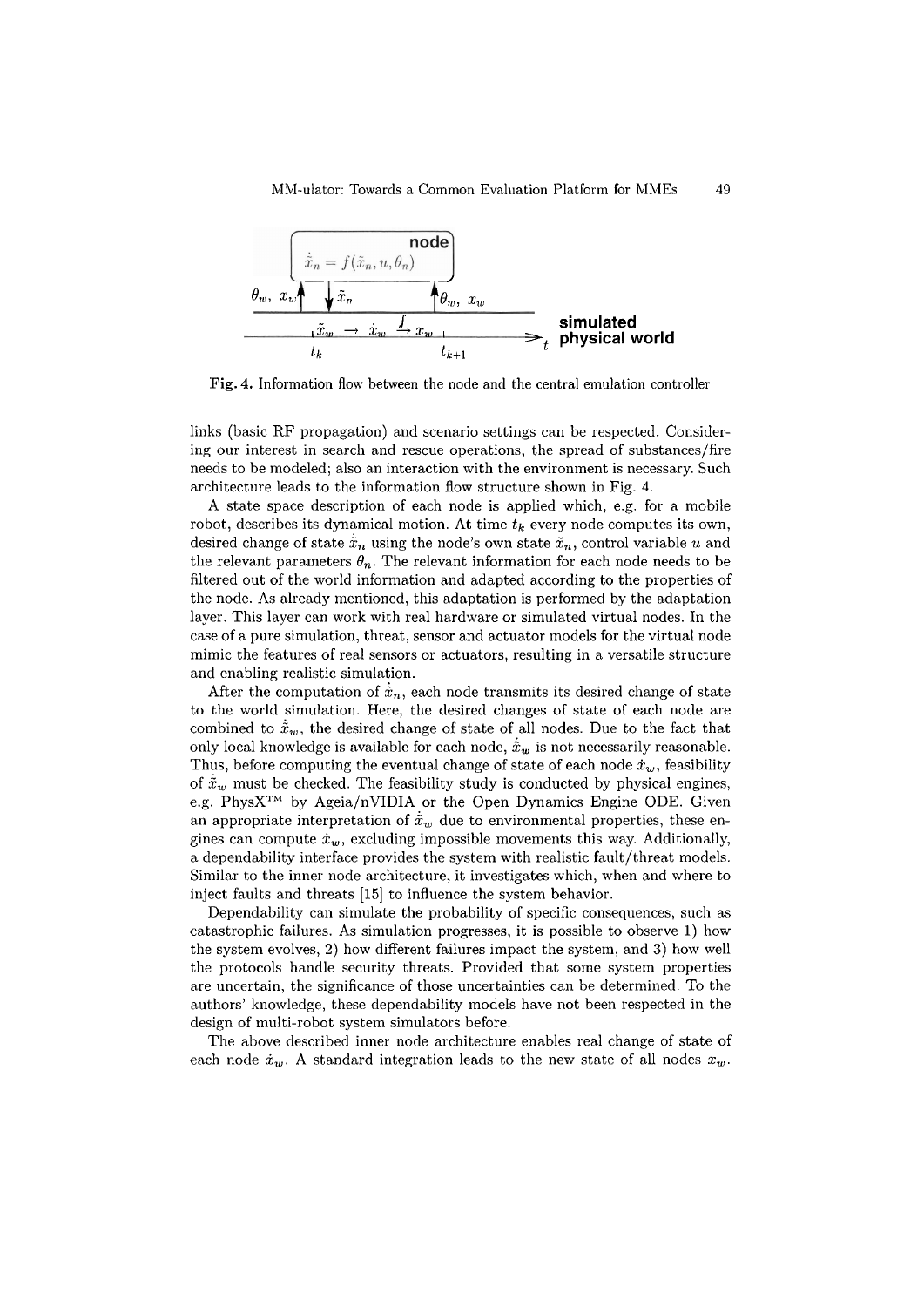

Fig. 5. Robot simulation of a wheeled vehicle equipped with a laser scanner exploring an urban area (left). WSN simulation without locomotion properties (right).

Including the possibly altered parameters of the simulation and the environment  $\theta_w$ , the state  $x_w$  is subsequently sent back to each node at time  $t_{k+1}$  and the simulation can proceed.

#### **4.3 Visualization and Analysis**

In general, efficient tracing, analysis, and visualization of log data is one of the main and important aspects of a simulation. Since spatial correlation is common in MMEs, the *MM-ulator* visualization abstractly presents the regions of interest instead of single sensor values. Maps are a natural way to describe the physical real world as well as the network world. The  $MM\text{-}ulator$  provides a Map-based World Model (MWM) [16] consisting of a stack of maps of relevant attributes  $(e.g., fault/thread map, connectivity map, residual energy map)$  (cf. Fig. 3).

The MWM abstracts different levels in *MM-ulator* such as communication issues and supports arbitrary applications. It allows efficient event detection, prediction and querying the network. The analysis based on MWM provides efficient mechanisms for predictive monitoring, proactive MME reconfiguration, enhancement of MME functionality, dependability and security.

#### **4.4 First Implementation Steps**

The screenshot outlined in the left part of Fig. 5 shows our search and rescue benchmark scenario in the MuRoSimF-based simulation  $[12]$  environment. Although, MuRoSimF with its origin in robot simulation provides detailed information on the physical environment and on the control/task states during the exploration phase, the aspects of wireless comniunication for robot interaction and remote sensor reading is not fully supported yet.

The right part of the figure shows the simulation of a homogeneous, static wireless sensor network (e.g. by using  $[19]$ ) incorporating detailed protocol perforinance depending on sensor coverage and network connectivity for reliable event reporting. Based on the design proposed in 4.1 - 4.3 it is possible to integrate the communication characteristics of wireless multi-hop networks to MuRoSimF's dynamic environment models, providing more realistic radio propagation models as well as scenario dependent packet flows.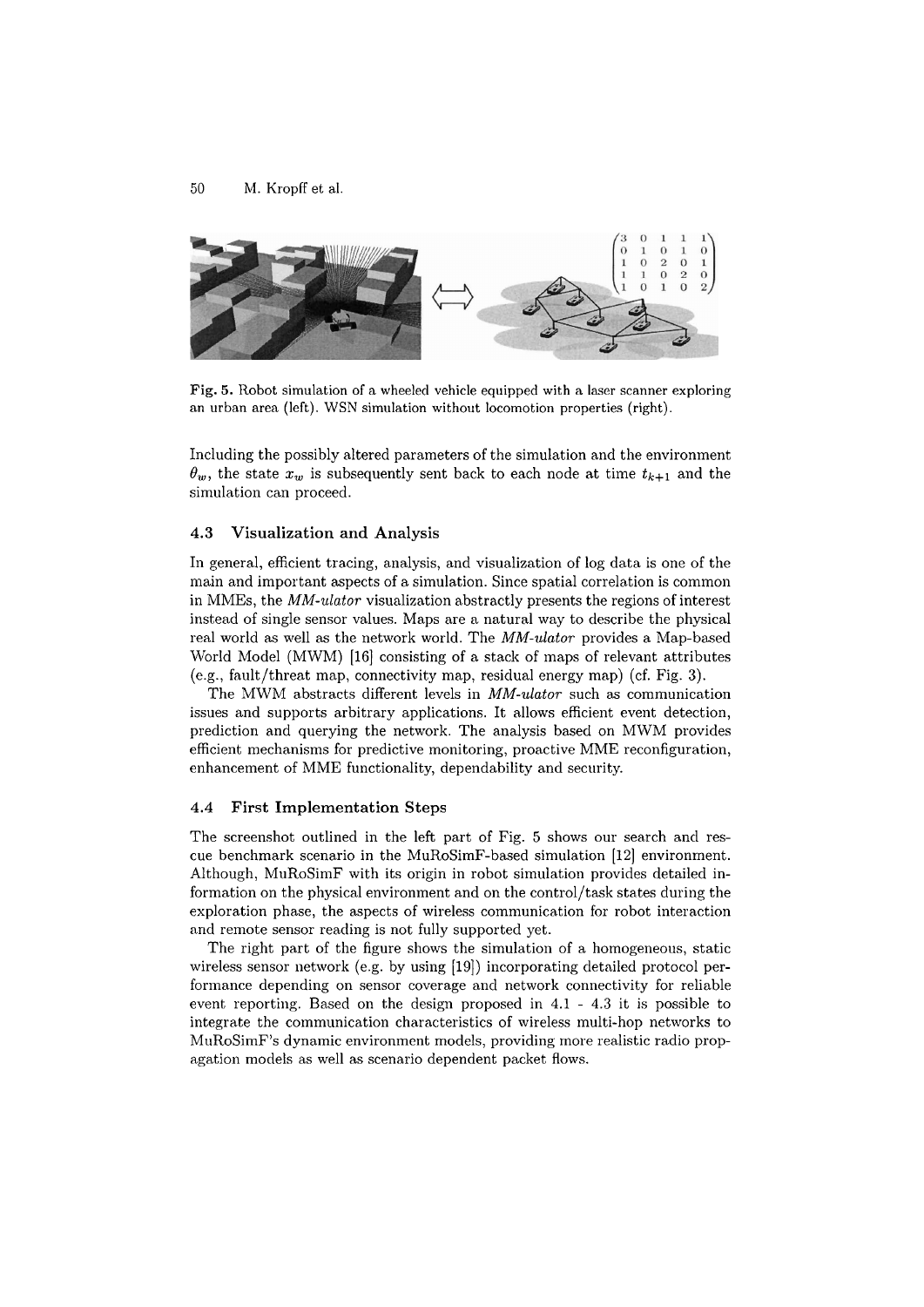## 5 Conclusion

A novel architecture for a simulation environment has been proposed for emulation and validation of fundamental research topics from the diverse fields involved in using heterogeneous networks of Sensors and mobile robots in mixed mode environments. Motivated by various benefits of such a tool, a modular architecture has been presented to meet the different requirements and levels of realisni in simulation. The architecture itself is comprised of a central emulation controller acting as the physical world and independent inodules, incorporating the node specific characteristics, that are connected to this physical world emulation. Resulting in a highly scalable approach, this architecture respects issues that have not been considered before and is designed such that every node instance may either be simulated or real hardware equipment.

Future work will primarily deal with the implementation of this architecture as a stand-alone simulation tool extending existing simulators.

Acknowledgements. The authors thank Johannes Meyer, Paul Schnitzspan, Mykhaylo Andriluka, Martin Friedmann, and Abdelmajid Khelil for helpful discussions.

### **References**

- 1. Epic games, unreal engine (2007), http: **//www** . epicgames . com
- 2. Microsoft Robotics Studio (2007), http://msdn.microsoft.com/robotics/
- **3.** Balakirsky, S., Scrapper, C., Carpin, S., Lewis, M.: USARSim: providing a framework for multi-robot performance evaluation. In: Proceedings of PerMIS (2006)
- 4. Balakirsky, S., Scrapper, C., Messina, E.: Mobility Open architecture simulation and tools environment. In: Proc. of the Intl. Conf. on Integration of Knowledge Intensive Multi-Agent Systems (2005)
- 5. Blank, D.S., Kumar, D., Meeden, L., Yanco, H.: Pyro: A python-based versatile programming environment for teaching robotics. Journal of Educational Resources in Computing (JERIC) (2004)
- 6. Carpin, S., Lewis, M., Wang, J., Balakirsky, S., Scrapper, C.: USARSim: a robot simulator for research and education. In: Proc. of the 2007 IEEE Intl. Conf. on Robotics and Automation (2007)
- 7. Collett, T.H.J., MacDonald, B.A., Gerkey, B.: Player 2.0: Toward a practical robot programming framework. In: Proc. of the Australasian Conf. on Robotics and Automation (2005)
- 8. Cowan, N., Lopes, G., Koditschek, D.: Rigid body visual servoing using navigation functions. In: Proc. of the 39th IEEE Conf. on Decision and Control (2000)
- 9. Engel, M., Freisleben, B., Smith, M., Hanemann, S.: Wireless Ad-Hoc Network Emulation Using Microkernel-Based Virtual Linux Systems. In: Proc. of 5th EU-ROSIM Congress on Modeling and Simulation, pp. 198-203 (2004)
- 10. Fax, J.A., Murray, R.M.: Information flow and cooperative control of vehicle formations. IEEE Trans. on Automatic Control  $49(9)$ ,  $1465-1476$  (2004)
- 11. Flynn, J., Tewari, H., O'Mahony, D.: JEmu: A Real Time Emulation System for Mobile Ad Hoc Networks. In: Proc. of the SCS Conf. on Communication Networks and Distributed Systems Modeling and Simulation, pp. 115–120 (2002)